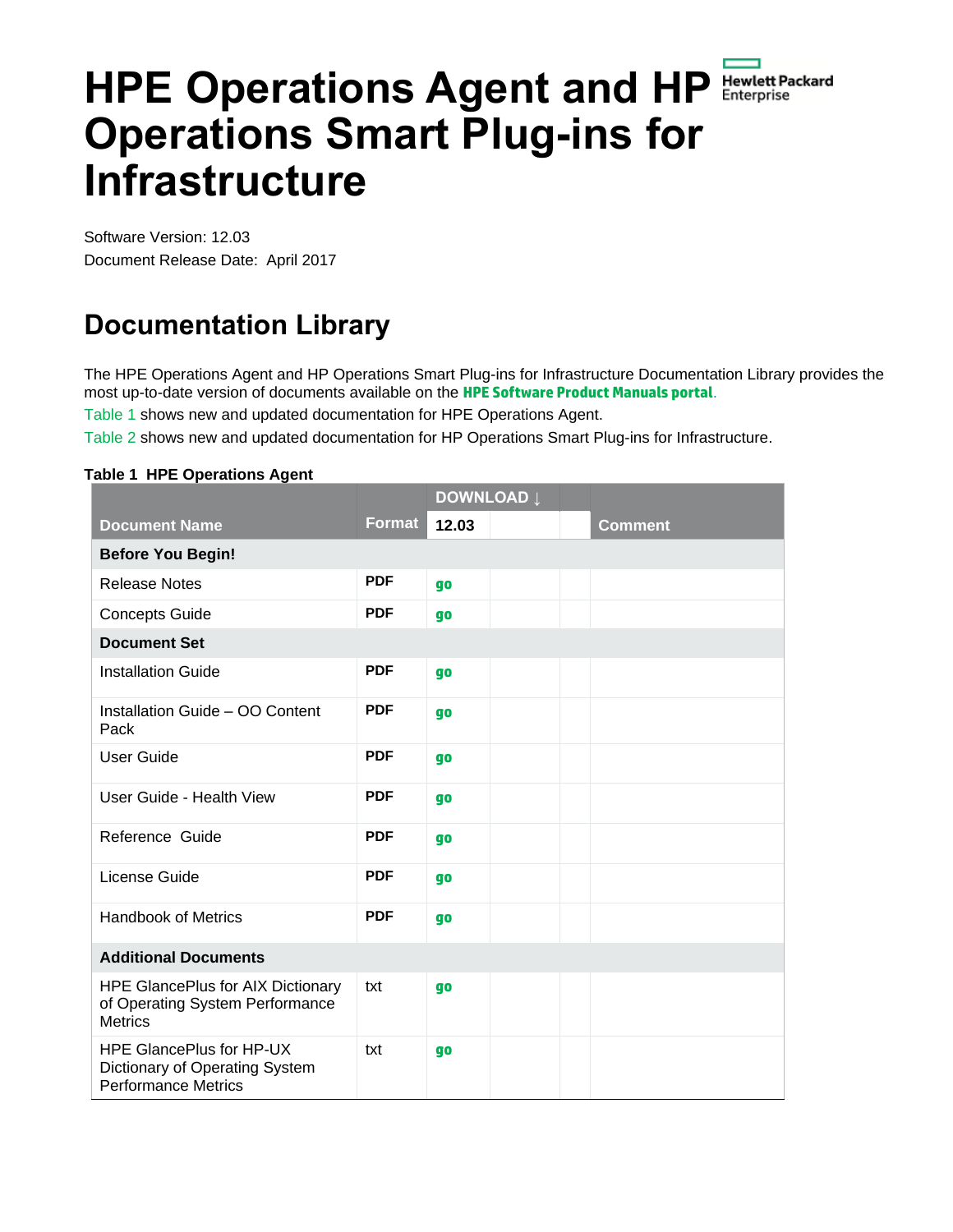|                                                                                                   |        | DOWNLOAD L |  |         |
|---------------------------------------------------------------------------------------------------|--------|------------|--|---------|
| <b>Document Name</b>                                                                              | Format | 12.03      |  | Comment |
| <b>HPE GlancePlus for Linux</b><br>Dictionary of Operating System<br><b>Performance Metrics</b>   | txt    | go         |  |         |
| <b>HPE GlancePlus for Solaris</b><br>Dictionary of Operating System<br><b>Performance Metrics</b> | txt    | go         |  |         |

**\* The Online Help for HPE Operations Agent Health View is embedded with the HPE Operations Agent Health View and the Online Help for Agent Installation Repository is embedded with AIRVA help.**

**\* [Click here](https://softwaresupport.hpe.com/km/KM02773695) to view the HPE Operations Agent Open Source and Third-Party Software License Agreements.**

| apic $\epsilon$ in operations onight ray inster initiast actual |            | <b>DOWNLOAD</b> Į |  |  |                |  |  |
|-----------------------------------------------------------------|------------|-------------------|--|--|----------------|--|--|
| <b>Document Name</b>                                            | Format     | 12.03             |  |  | <b>Comment</b> |  |  |
| <b>Before You Begin!</b>                                        |            |                   |  |  |                |  |  |
| <b>Cluster Infrastructure Release</b><br><b>Notes</b>           | <b>PDF</b> | go                |  |  |                |  |  |
| System Infrastructure Release<br><b>Notes</b>                   | <b>PDF</b> | go                |  |  |                |  |  |
| Virtualization Infrastructure Release<br><b>Notes</b>           | <b>PDF</b> | go                |  |  |                |  |  |
| <b>Concepts Guide</b>                                           | <b>PDF</b> | go                |  |  |                |  |  |
| <b>Document Set</b>                                             |            |                   |  |  |                |  |  |
| <b>Installation Guide</b>                                       | <b>PDF</b> | go                |  |  |                |  |  |
| <b>Cluster Infrastructure User Guide</b>                        | <b>PDF</b> | go                |  |  |                |  |  |
| System Infrastructure User Guide                                | <b>PDF</b> | go                |  |  |                |  |  |
| Virtualization Infrastructure User<br>Guide                     | <b>PDF</b> | <b>go</b>         |  |  |                |  |  |

#### <span id="page-1-0"></span>**Table 2 HP Operations Smart Plug-ins for Infrastructure**

# **Additional Information**

### **Online Documentation**

To check for recent updates or to verify that you are using the most recent edition of a document, go to: <https://softwaresupport.hpe.com/group/softwaresupport>

**Note**: If you have reached this library, you have already signed in with your HP Passport credentials. You can also receive updated documentation if you subscribe to the appropriate product support service. Contact your HP sales representative for details. See Document Change Notes within the document for a list of any revisions.

© Copyright 2012-2017 Hewlett Packard Enterprise Development L.P. The information contained herein is subject to change without notice. The only warranties for HP products and services are set forth in the express warranty statements accompanying such products and services. Nothing herein should be construed as constituting an additional warranty. HP shall not be liable for technical or editorial errors or omissions contained herein.